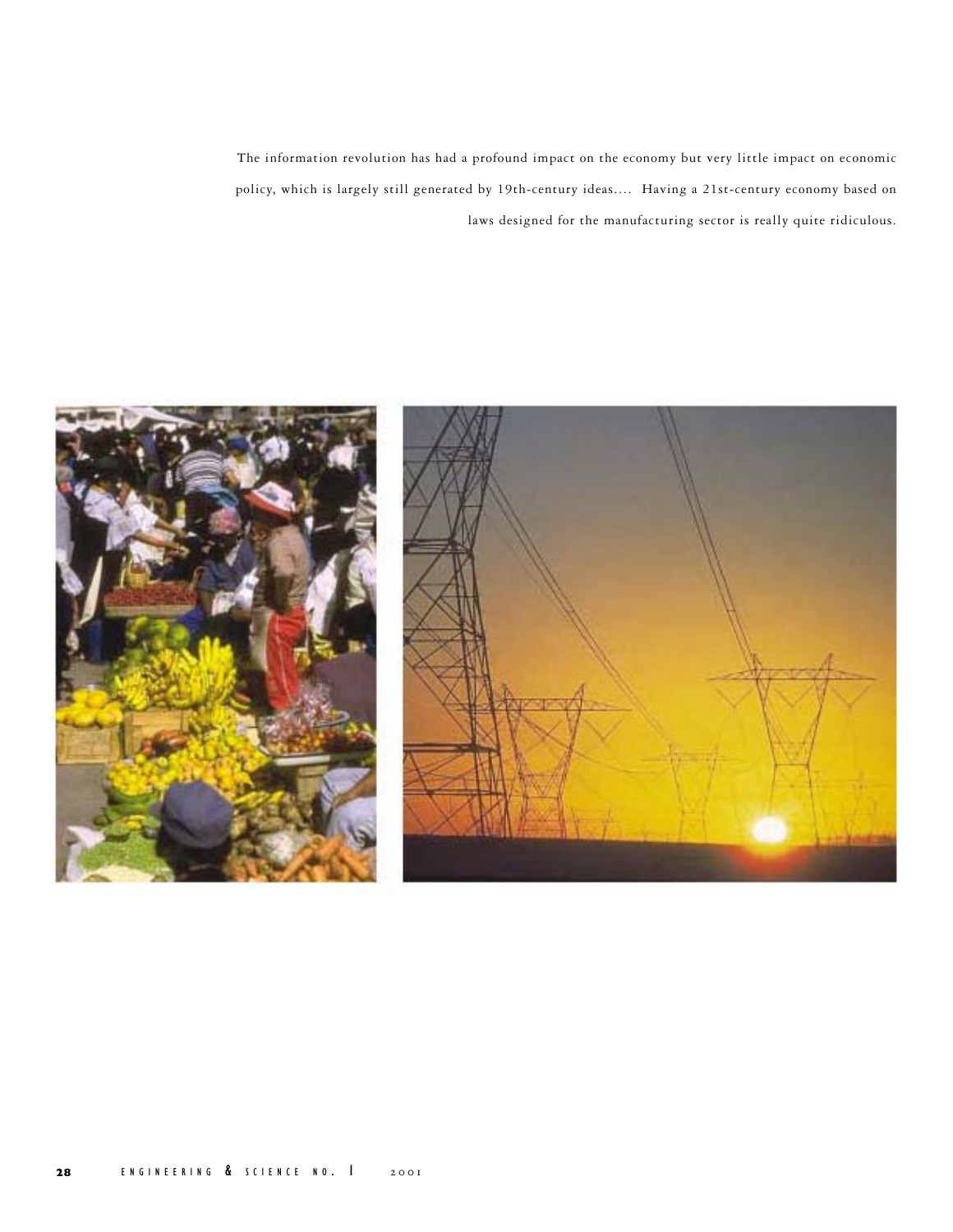## Economic Policy in the Information Age

by Simon J. Wilkie

**The standard economic model, in which many buyers and many sellers compete with one another in the marketplace, works well for tangible goods such as bananas. But you get into deep trouble when you try to apply it to network commodities such as electricity.**

The United States is in the throes of the third industrial revolution—the first one, of course, being the harnessing of mechanical power, and the second one being the harnessing of electrical power. This one is the harnessing of information, and has been sparked by the biggest capital investment in the history of humankind. The U.S. spent roughly \$4 trillion on information technology, broadly defined, from 1960 to 1994, and it's expected that we'll be spending a trillion a year by 2005, even with the current slowdown. Like the other industrial revolutions, it has taken 30 to 50 years for the results to show up. The productivity gains we've seen in the economy in the last few years have their origins in the early investments that are just now starting to kick in.

The information revolution has had a profound impact on the economy but very little impact on economic policy, which is still largely generated by 19th-century ideas. The legal framework was set by the Sherman Act and the Clayton Act, which were developed in the 1890s to bust trusts such as Standard Oil. The notion of regulating utilities appeared in the early part of the 20th century, culminating in the Telephone Regulation Act of 1933, which established AT&T as a monopoly. Manufacturing, however, which was the dominant paradigm at the turn of the century, is now less than 17 percent of our economy. It's going the way of agriculture. Health care is now almost 15 percent of the economy, and in a couple of years, it's going to be bigger than manufacturing. Having a 21st-century economy based on laws designed for the manufacturing sector is really quite ridiculous.

There are two main points I want to make. The first is that minutiae are important in the design of economic institutions—that is, the details matter. And they matter a lot. Which is kind of ironic because most economic-policy debate is bigthink debate: should we have a market or not? Should an industry be regulated or unregulated?

These are the wrong questions. The important questions are really in the small details of how a market is structured. Second, I want to make a case for the fundamental importance of abstract economic theory—the type of arcane research, divorced from the real world, that we do here at Caltech. If you don't pay attention to these extremely mathematical, abstract models, you're bound to make disastrous policy mistakes. So minutiae are important, and the boring questions are really the interesting ones. I'm going to apply this perspective to the Microsoft antitrust case and to California's electricity-deregulation debacle, which is an endless source of fun until your bill comes at the end of the month.

To see where we need to go, we first need to know where we are. The standard economic model says we have a market in which many buyers and many sellers compete with one another. Each buyer has a personal valuation for each good. When you buy bananas, you know how much you're willing to pay for any given quantity. And each seller knows his or her production costs, and sets an individual minimum price accordingly. The market adjusts supply to be equal to demand, as that old axiom says. This is summed up on the next page, in the economist's favorite diagram. The vertical axis is price, and the horizontal axis is quantity. The downward-sloping demand curve says that the lower the price is, the more of a product people are willing to buy. The supply curve slopes upward, saying that the higher the market price, the larger the quantity that sellers will want to sell. At the intersection lies the equilibrium, which is the quantity  $(q^*)$  that is actually traded at the market price (*p\**).

This competitive market has several desirable properties, the first of which is efficiency, or **E**. That is, the market maximizes the sum of the valuations minus the sum of the costs. This maximizes social welfare—the greatest good for the greatest number. (However, it doesn't mean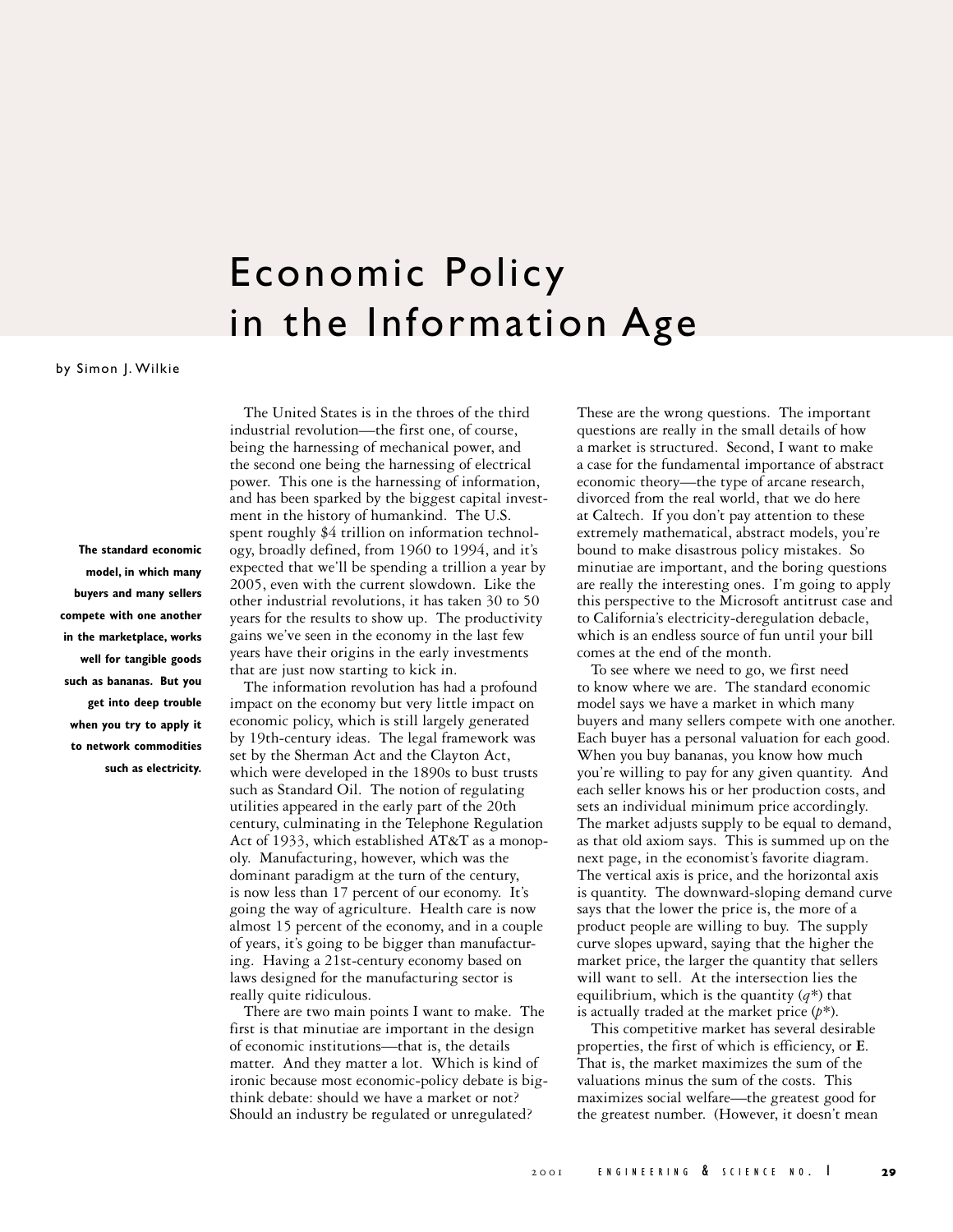**The competitive-market supply and demand curves as drummed into the heads of generations of business majors. The supply curve (more properly, the marginal cost curve) rises while the demand (or marginal value) curve falls. They intersect at point (p\*, q\*), and the shaded region is the social surplus, or value in excess of cost, that people get from trading in the market.**



it maximizes *your* welfare. For that, you'd need to do a weighted sum, where your weight was higher than anybody else's.) The distance between the marginal cost (the cost of producing one more unit of the product) and the marginal valuation (the price the consumer is willing to pay for one more unit) is the amount of what we call surplus, or benefit, that people get from trading in the market. Mathematically, the market starts at quantity  $q = 0$ , and runs until *q* equals  $q^*$ , at which point the market price has dropped to *p\** and the sellers are selling at cost, so they quit. But they made a profit on all the previous sales.

without needing an infusion of cash or goods external to the system—unlike, say, Russia, which is kept afloat by large amounts of funds flowing in from the World Bank and the United States. Or your kids might trade toys, but that only works so long as there's a perpetual infusion of new toys from the parents. But a normal adult market has the miracle of always being balanced. The last property, **S**, is the most important one—this market is strategy-proof. People have no incentive to game the market. If I go to Von's supermarket to buy three pounds of bananas, and they're a dollar a pound, I have no incentive to buy four

> pounds, and I don't think, "Ha! I'll fool them and only buy two pounds!" If I want three pounds, I buy three pounds. There is absolutely no benefit to me from strategic behavior. To sum up, the competi-

The telephone system, the Internet, and the power grid are obviously networks. But HMOs are actually networks, too.… A country club is a network. When you join the club, you get the use of their facilities; you also get to enjoy, or unenjoy, the company of the other members of the club. In fact, another word for

"schmoozing" *is* "networking."

And at *p\** the buyers, who have been buying the product for less than their personal valuations, are paying as much for the last unit of the product as they think it's worth, so they quit. But they got a bargain on all the previous units. So the market is efficient because it maximizes the integral—the shaded region between the two curves—without even knowing what that integral is. Adam Smith discovered the magic of this "invisible hand" a couple of centuries ago.

The market has three other remarkable properties that we don't talk about as much. First, notice that there's no Tony Soprano—we don't need coercion to get people to use the market. Participation is voluntary, because until the market hits equilibrium and shuts down, every buyer leaves with a bargain and every seller leaves with a profit. We call this property **V**. The next property is **B**, for balance. Supply equals demand

tive-market model has four really nice properties: it's efficient, it's voluntary, it's balanced, and it's strategy-proof. That's why policymakers tend to be opposed to monopolies and market regulation, which short-circuit the market's functioning.

But the general paradigm for the 21st century is a network-market model. Network markets are ubiquitous—the telephone system, the Internet, and the power grid are obviously networks. But HMOs are actually networks, too. When you join a primary-care physician's group, you're also signing up for the set of specialists affiliated with that group. Banks and ATMs are networks. A country club is a network. When you join the club, you get the use of their facilities; you also get to enjoy, or unenjoy, the company of the other members of the club. In fact, another word for "schmoozing" *is* "networking." The eBay Web site is a network. Network markets work precisely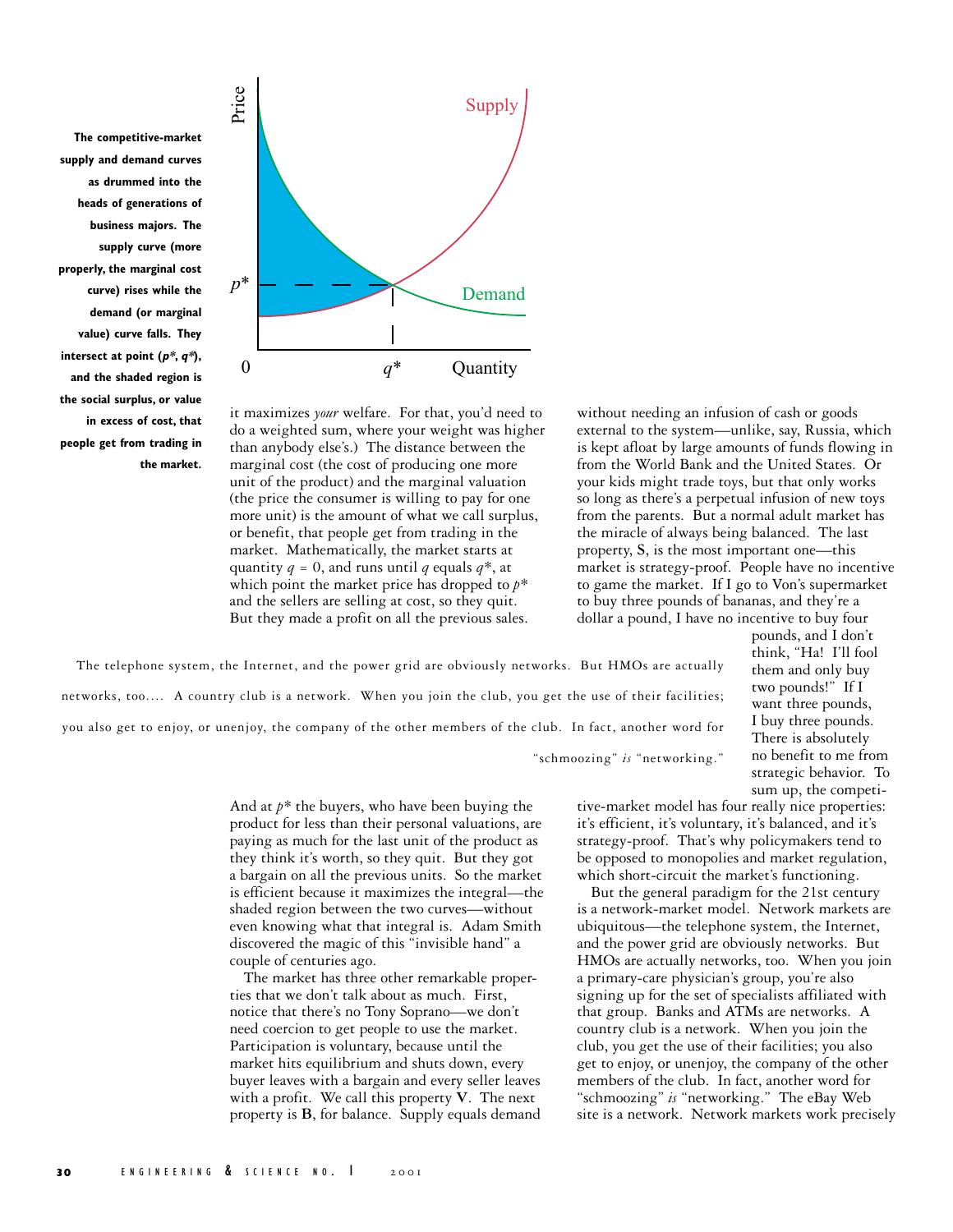

**Things look quite different in a network market. Now the marginal-cost curve is flat, at next to nothing, while the product's value increases as more people buy it. The marginal value, which is the derivative of the value, increases even faster until 100 percent of the population owns the product and its value is maximized. This means that a monopolistic seller can name any price up to the maximum value, v, and people will still buy the product. In this case, a monopoly can be efficient, in the economic sense of the word.**

because of the mass of users that they attract. In a network market, neither the supply curve nor the demand curve behaves as expected. A supply curve only slopes upward when the marginal cost, the derivative of the cost function, is increasing. And the marginal cost *does* go up, for traditional commodities. Most people think of the marginal cost as going down as more units are produced, but that's only true up to a point. If I'm growing bananas, I'll cultivate my most fertile land first. As demand grows, I'll use increasingly poorer land, and I'll have to buy more fertilizer and more water to produce a crop. The same is

Even more troublesome, the demand curve slopes downward only when the *quality* of the product is inherent and is independent of its *quantity*. But network commodity's quality is systemic; it's not inherent in the commodity itself, as it is in a banana. In the electricity market, if I decide to flip on my air conditioner, it affects the voltage minusculely, but it affects the quality of the service that everybody else in my neighborhood gets. And a network's value to a user also depends on its quantity, but not on the quantity you buy as an individual—rather, the value depends on the number, or the identity, of users. If I'm the only



true of steel—if a blast furnace runs around the clock, labor costs will skyrocket. The foundry either has to hire more people or pay massive overtime. So there's actually a dis-economy of scale. But let's think about software for a moment: The marginal cost to Microsoft of me buying an extra copy of their operating system is pretty much zero. They have the fixed cost of developing the product, and then the cost of burning one more CD is virtually nil. That's also true of the Internet—the cost

of setting it up was huge, and the cost of adding an extra unit is minuscule by comparison. Most network-structured economies have this fundamental problem that supply tends not to be upward-sloping. They really *do* make it up on volume.

person with a telephone, it's worthless. Its value to me increases as other people buy it, because then I have more people I can talk to. And if I were the only person in the country club, I wouldn't be willing to pay very much to join it. The value typically increases with the number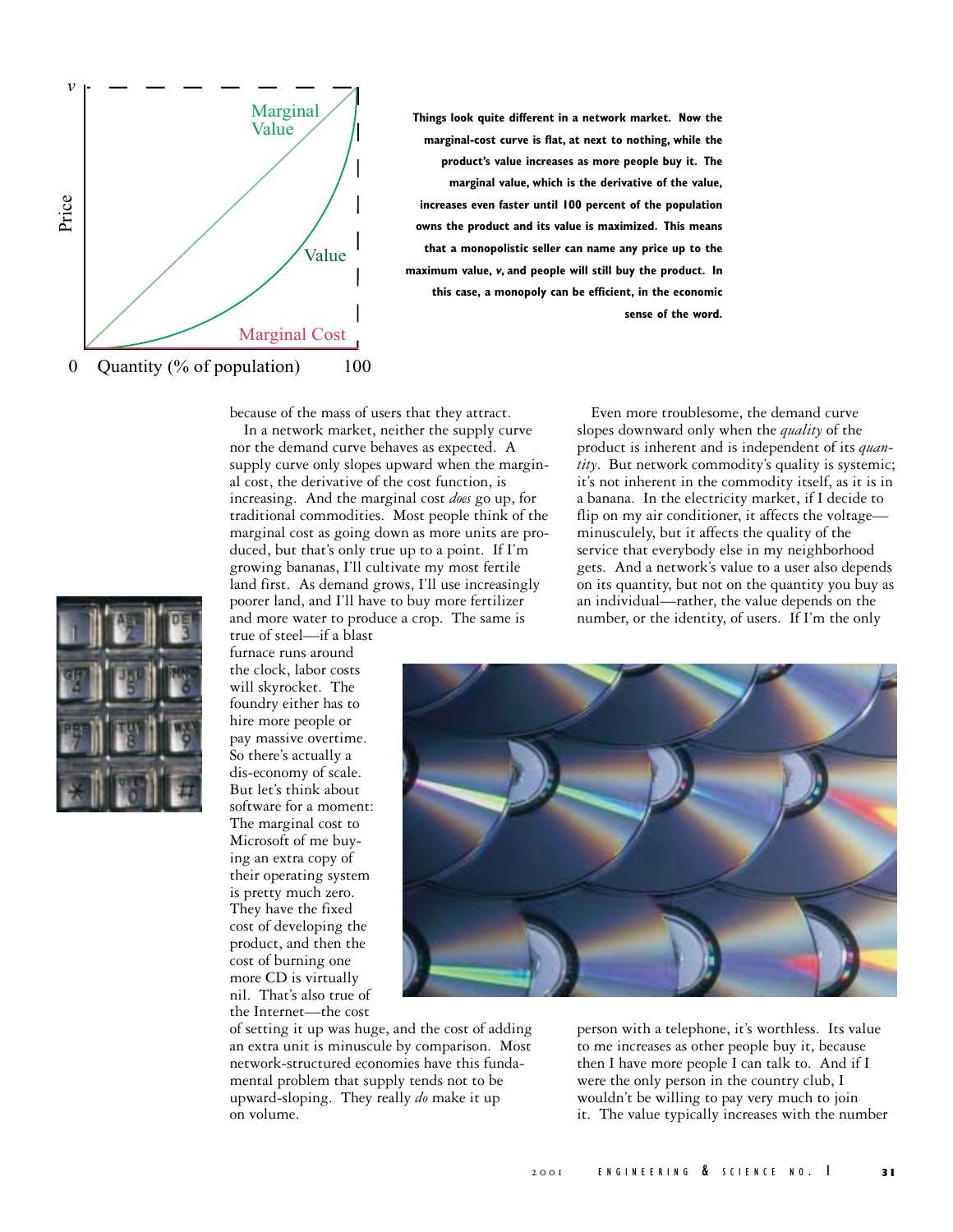Von Neumann thought he was the smartest person in the world, so he couldn't understand why he kept losing at poker. Being von Neumann, he decided to figure it out, and he developed the theory of strategic interaction between individuals.

> of users, but not necessarily. If you have a cable modem, your downloading speed is divided by the number of users who share your connection. Now you have a positive benefit proportional to the total number of users, plus a negative benefit proportional to the number of users who live on your block. The net benefit, if you'll pardon the pun, of having your neighbor in the system may be negative. We call such attributes externalities, because now the product's value is external to the product itself.

> So we have to throw our beloved picture out and go to a more abstract framework to analyze network markets. We use game theory, a mathematical technique developed in the 1940s by John von Neumann and Oskar Morgenstern at Princeton. Von Neumann thought he was the smartest person in the world, so he couldn't understand why he kept losing at poker. Being von Neumann, he decided to figure it out, and he developed the theory of strategic interaction between individuals. Game theory lay dormant until the 1970s, when it was seized upon by economists starting to get interested in the economics of information. In fact, a lot of the pioneering work on game theory in economics was done here at Caltech by some of my colleagues—Matt Jackson, John Ledyard, Dick McKelvey, Tom Palfrey (PhD '81), and Charlie Plott. When we model the market as a game, we ask: can we design an economic mechanism, like we would design an engineering device, that has the attributes we want and solves the problem we want to solve? Is it mathematically possible to construct such a thing?

The network math works like this. We have a set of alternatives, which we call **A**'s. For the electricity grid, each **A** would be a possible topology of the network: the capacities of the transmission lines, how they are connected, and so on. The benefit I get from being in this network depends on the choice of **A**—if we're talking about the

Internet, I'd like a high-speed connection better than a low-speed connection, for instance—and it depends on **U**, the particular group of users. It might depend positively on **U**, as in a telephone network; or it might depend negatively on **U**, as in the cable modem example, or in a swimming pool—the more people in the water, the larger the negative impact when I jump in.

We can describe our four goals mathematically. Efficiency requires us to choose the **A** and the **U** that maximizes the sum of our individual welfares, minus the cost of providing network configuration **A**. Voluntariness means that if we pay for the network by charging each user an amount,  $T_i$ , which could be a flat fee or a function of some sort, the benefit you get minus the money you pay has to be nonnegative. In other words, everybody comes out ahead from being part of the network, or at least breaks even. And the network itself breaks even—that's balance. The sum of the  $T_i$ 's has to equal the cost of the network. If the *T*<sup>'</sup><sub>*i*</sub>'s are insufficient, we need an external infusion of cash or assets. If they exceed the cost, we have to decide what to do with the surplus. And finally, strategy-proofness says that your benefit from  $(A, U)$  minus  $T_i$  has to be at least as great as the benefit you could get by lying, by manipulating the system to induce some other  $(A',U')$  minus your  $T_i^{\prime}$  for that different choice of network conditions and users. For instance, if I'm in a rural area, it might be very expensive to connect me to the network. But if I lie and say I have an enormous value, then it's still efficient to connect me, so it's in the interests of rural users to manipulate their values upwards to ensure that they're connected. The only way to stop that from happening is to make their  $T_i$ 's extremely high. In fact, U.S. policy is exactly the opposite—we subsidize rural users to help them connect to the network.

Game theory has led to several relevant theorems. The fundamental one, published independently in the early 1970s by Allan Gibbard (then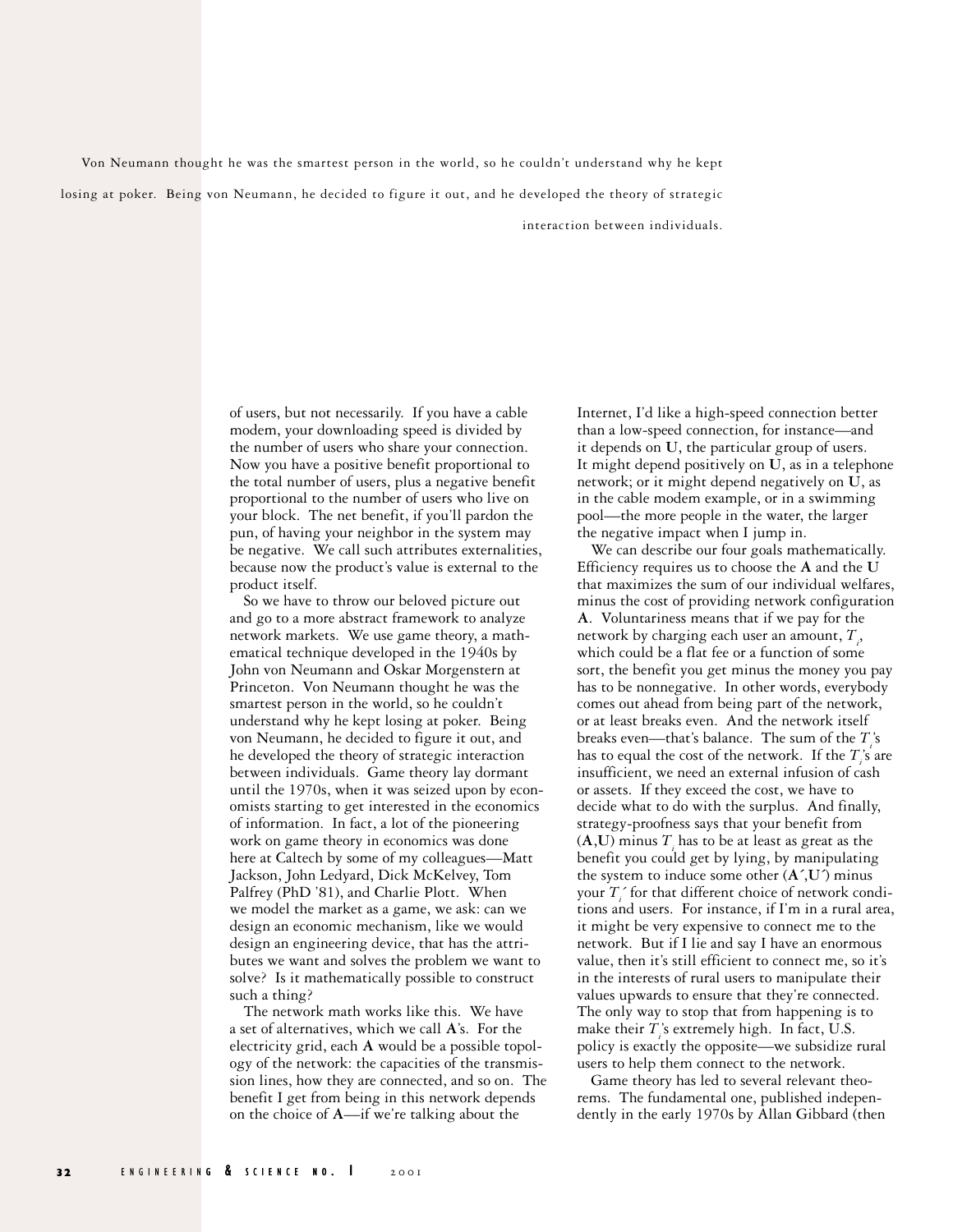It's a holdup in both senses—it's an impediment to

your use of the network, and it's highway robbery.

at Chicago, now at Michigan) and Mark Satterthwaite (BS '67) at Northwestern, stated that it's impossible to find a mechanism that satisfies our four requirements that it be efficient, voluntary, strategy-proof, and balanced. However, the approach was so abstract that the possibility remained that for some class of network models one could, in fact, have all four. This hope was dashed in 1979, when Harvard's Jerry Green and J. J. Laffont (Laffont is now at the University of Toulouse) revisited the issue. Their work was done in the context of providing a public good, such as building a bridge, but applies to networks as well. It says that no general network-market model can satisfy all four of our desiderata.

Caltech's Matt Jackson, then at Northwestern, in collaboration with Salvador Barberà at the Universitat Autonoma de Barcelona, found that if we're willing to chuck out our beloved, slavish devotion to efficiency, we can come up with a mechanism that will satisfy the other three requirements. We won't need the Sopranos, people won't game the system, and it requires no external infusion of funds. However, the mechanism looks a lot like price caps, which makes industry very nervous. This result was also obtained independently by Hervé Moulin (then at Duke, now at Rice) and Scott Shenker (a computer scientist then at Xerox PARC, now at Berkeley, who was interested in network protocols). And a theorem by Ted Groves at UC San Diego says, when applied to this context, that we can keep efficiency while getting strategy-proofness and voluntary participation, if we're willing give up balance.

And finally, several other people and I have shown that we can get efficiency, voluntary participation, and balance if we're willing to give up strategy-proofness as a global concept and replace it with a local concept. That is, instead of it not being in anybody's interest to game the market *ever*, it's not in my interest to game the market

as long as nobody else is gaming the market. If everyone else is playing fair, the system enforces fair play on my part. But if a group of people collude and try to game the market, they can do it. This local strategy-proofness is called the Nash equilibrium, because mathematician John Nash developed the idea at Princeton in about 1950.

So the state of the art in network models is that we can get three out of four. It's mathematically impossible to achieve all four. This means that we have to tailor each market to the particular characteristics of the network it serves—there is no onesize-fits-all optimal policy. And yet, our economic policy is still largely driven by the standard, competitive-market goal of four out of four. But in fact, when we look at the best way to handle different network markets, we may arrive at conclusions that are polar opposites of each other, as I'll demonstrate with a couple of examples—Microsoft and electricity.

Microsoft's operating system is a network externality, because the more people that use it, the more products are developed for it, and the more benefit you get from it. (I use a Mac, myself, so I'm denied a bunch of software that other people have; but for some reason I get more benefit from having a Mac, and fewer friends, than other people do from enjoying more friends and cheaper products. Go figure.)

The problem with this network is a really subtle one, but it's very interesting. It's what economists call the holdup problem, and it occurs when you have a network made of different components that are priced separately. Imagine that you're in New York City and you want to travel down to Washington, D.C., to protest some issue. You jump in your car and you get on the New Jersey Turnpike, which is a toll road. You drive through Jersey to the Delaware Pike, you pay a second fee to Delaware, and you get to Washington. Here's the holdup problem: suppose it's worth a dollar to you to take the trip, and the Jersey Turnpike charges 50 cents. A dollar minus 50 cents leaves 50 cents. You drive down the road and you get to the Delaware Turnpike. What if the Delaware Turnpike hits you for a buck? They have you over a barrel—you've already spent 50 cents, but you're closer now than ever and it's still worth a dollar to you to finish the trip. So you go on to Washington, you eat the other 50 cents, and you mutter to yourself, "What a rip-off. I'll never do that again." So it's a holdup in both senses—it's an impediment to your use of the network, and it's highway robbery.

Now, imagine I'm Microsoft and I've got a nice little monopoly going, with all these peripheral products adding value to my network, and then somebody new comes along with something as essential as my operating system. Suddenly, in order to get the full benefit of your computer, you have to buy my product plus this other guy's product. But you have to buy *my* product first.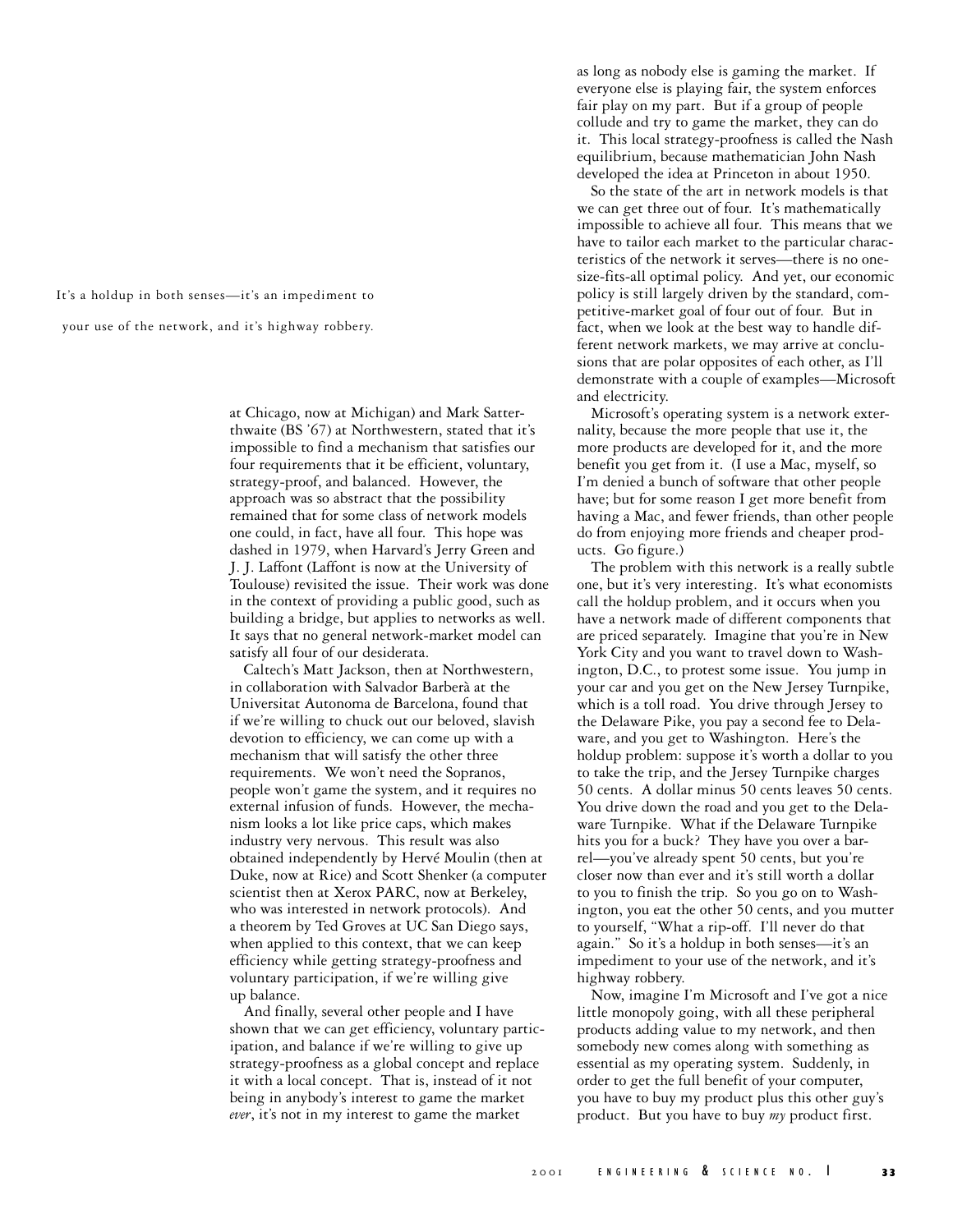

A browser isn't much good without an operating system to run it on—at the moment. This means that the industry overall faces a holdup problem. Microsoft knows that if it charges a high price for its product, then the browser company, which now has a captive market, can also charge a high price. But then nobody will buy either product. So the first firm in—I hate to use this expression—the value chain really *is* threatened by the firms farther down the line. In the big picture, it might actually be mathematically efficient for the first firm in

Let's move on to the mother of all mess-ups: electricity "deregulation." I've got that in quotes because people usually think of deregulation as removing regulations, but this "deregulation" produced a new set of rules the size of a

phone book.

line to kill off the second firm and integrate the two products. Predatory pricing—selling the second good for free, or below cost, in order to kill a competitor—is illegal, but it solves the holdup problem. Maybe Microsoft *should* be allowed to decide whom to subsidize and whom to kill, given that it already has the operating-system market tied up. If Microsoft had a viable competitor in that market, that might not be true, because then people would have an alternative route to make the journey.

Current federal policy is driven by the idea that we want to break Microsoft's monopoly because monopolies are bad. We outlaw predatory pricing, because predatory pricing enhances monopoly. We want to have open systems, open network platforms, to guarantee the largest amount of access and the largest amount of product development. But in the network model, none of those things can be shown to always be efficient. Microsoft's strategy has encouraged innovation in some

areas and thwarted it in others, so the overall effect on efficiency isn't clear. We don't know what the efficient policy actually is, and it might not be that the efficient policy is the best policy. For example, if the efficient mechanism's not balanced, the social cost—the flow of money in or out of the system—might outweigh the benefits. It's a very complex issue, and we need to spend a lot of time modeling the minutiae of the industry in order to get the right solution.

Let's move on to the mother of all mess-ups: electricity "deregulation." I've got that in quotes because people usually think of deregulation as removing regulations, but this "deregulation" produced a new set of rules the size of a phone book. Electricity is another pervasive network externality. Electric power follows Kirchhoff's law, as you may remember from Phys 1, so we don't know where the individual electrons are going but we know systemically what's going to happen. Electricity users are very sensitive to fluctuations in voltage—I have a set of expensive tube amps in my stereo at home; I'm really unhappy when they blow. And there are lots of computers containing lots of business records in lots of offices. So it's essential that the quality of the service is held constant; that is, the voltage fluctuations must be kept within tolerable levels.

The way this was traditionally dealt with was by having a monopoly; the monopoly solved the systemic problems; we regulated the monopoly. But a monopoly could charge a high price and be inefficient. Under regulation, it turns out it was *still* inefficient. Under the old regulatory system, we had balance—the system broke even; the price regulations ensured that. We had voluntary participation. The Supreme Court ruled in the Hope Natural Gas Company case of 1904 that a regulated firm was entitled to a fair return on its investment. So the utilities weren't coerced— Edison voluntarily sold electricity under regulation, and made money as a result. The argument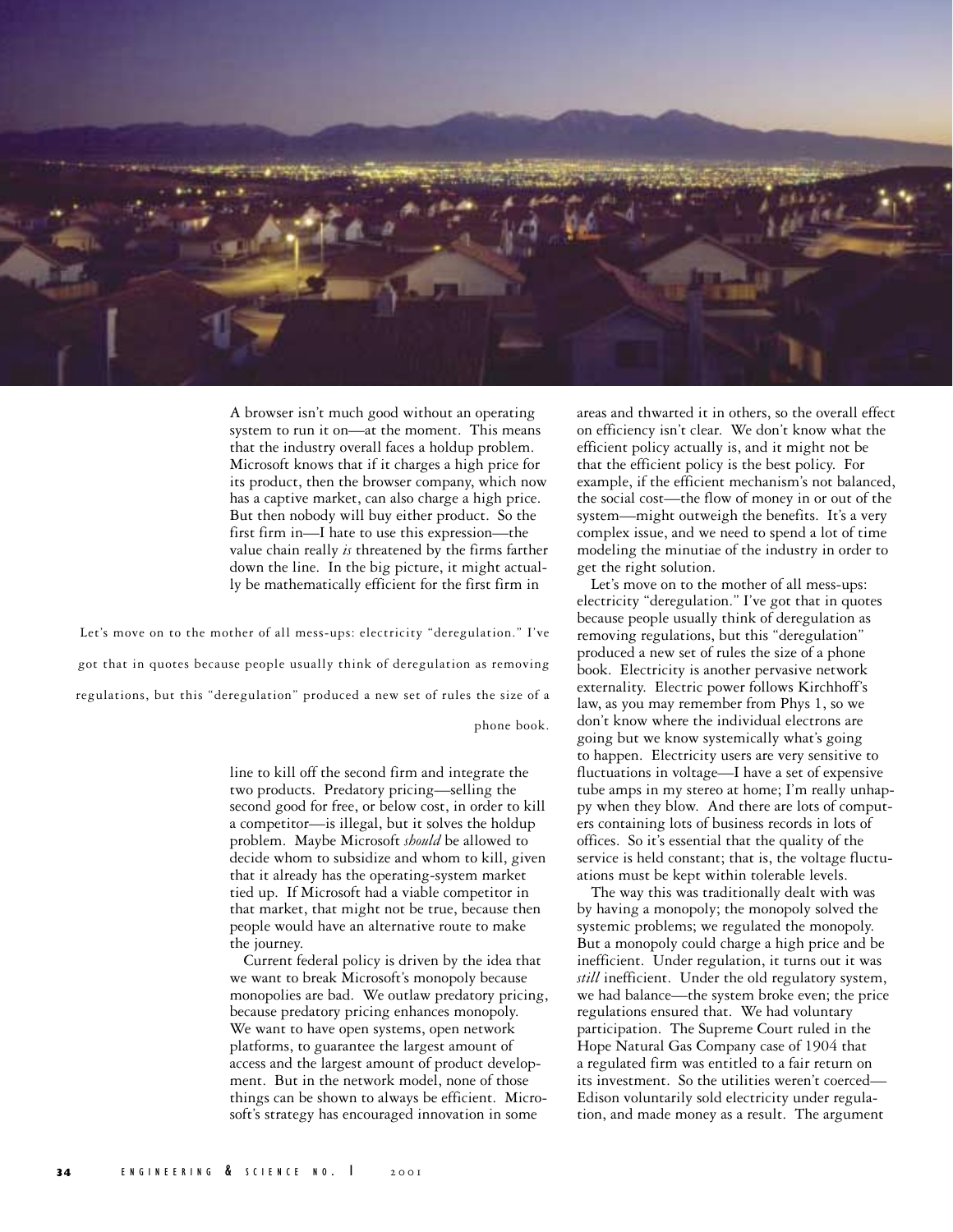

on the consumer side is a bit more subtle: nobody *forced* me to be part of the network. In theory, I could have always gone "off the grid" and put photovoltaic panels on my roof, or a windmill in my backyard. It wouldn't be cheap, but I could do it, and as electric bills spiral upward, a number of people are. Or I could have renounced my TV, microwave oven, air conditioner, computer, etc. and lived like the castaways on *Gilligan's Island*. It wasn't likely to happen, but nobody was stopping me. And, finally, the price caps made the system relatively strategy-proof. We had three out of four, and the downside was that we lost efficiency.

Deregulation was enacted under political constraints, so they went for four out of four. The theorem says you can't do it—unfortunately, nobody read the theorem in policyland. They intended to lower prices, so consumers would benefit and would join voluntarily; they were going to induce efficiency by relaxing producer price controls, so producers would join voluntarily, too; and the mechanism was set up to break even, so it had balance. And they relied on competition to make the mechanism strategy-proof.

So what happened? There's actually a sequence of markets. The so-called day-ahead market, for delivery tomorrow, is by the hour: 10 o'clock, 11 o'clock, 12 o'clock, and so on. The day-ahead market matches expected supply and demand. But say the next morning it turns out that the day is going to be hotter than forecast, and people are going to crank up their air conditioners. So there's the morning market, which is for same-day delivery in 15-minute intervals, to fine-tune supply and demand. And as the delivery deadline approaches, there are many more markets: a market for spinning reserves—people being paid to keep their generators running in case they're called upon; for nonspinning reserves—people who have their plants fired up, but the generators aren't turning; and so on. There's this whole hierarchy of markets based on how quickly a particular plant can be called on to produce. Then, at the very last moment, there's a market that forces supply to be equal to demand.

The later markets are run by the Independent System Operator, or ISO, a sort of quasigovernmental operation that pays whatever price has to be paid to maintain our constant voltage. The ISO's mandate is to keep the lights on at all costs. The ISO loses money, but it has to break even because the system has to be balanced. So it allocates its cost to the users, which in this case include the Big Three utilities: Southern California Edison, Pacific Gas & Electric, and San Diego Gas & Electric. But it doesn't instantaneously know who caused the excess demand, because it's a systemic problem, so the cost is shared via some rule.

In May 2000, for reasons that I'll talk about shortly, prices on the day-ahead market jumped through the roof. Consumer demand was up, so if the mechanism was strategy-proof, Edison, PG&E,

and SDG&E should just have increased their demand and paid the higher price. But the cost they could pass on to the consumers was fixed by the retail price caps, so they didn't want to do that—they'd take a bath if they did. (As you know, they took a bath anyhow, but I'll get to that in a moment.) On the other hand, if they reduced their demand a little bit, it would push the unfilled consumer demand into those lastditch markets where the ISO would have to cover it. The ISO divides its cost between the users, so the logic was this: I could buy an extra dollar's worth of electricity today, but if I don't, the ISO will buy it tomorrow. It will cost the ISO two bucks, but if the ISO divides that equally among us, two over three is less than a buck. Unfortunately, this only works if I'm the only person who does it. If two people do it, the cost becomes two people times two dollars divided by three people, which is more than a buck; if all three do it, everyone winds up paying two bucks. There's a strong incentive to be the first to act, even though the advantage you get is fleeting, because if you are honest you are guaranteed to lose unless everyone else is equally honest. (This particular scenario is a staple of game theory, and is called the Prisoner's Dilemma, because it was originally couched in terms of two cellmates given the opportunity to rat each other out in exchange for a lighter sentence.) So when the price went up, the declared demand—the amount the utilities said they wanted to buy—went down, and the excess was pushed into the residual markets. Suddenly the ISO, which was intended to do the transactions needed to suppress the last little fluctuations in the system, was buying 15 percent of the power. It was never meant to do that. And it was allocating costs in a way that was completely nonstrategy-proof.

The supply shock—that price jump—was set up, again, because there was no balanced, strategyproof mechanism. The miracle is that it took a year for the flaw to become apparent. Anyway, when supply was withdrawn, the same thing happened—the demand was forced into the lastminute markets, where you can charge almost anything and the ISO has to pay it. All at once, the scheduled maintenance time, the downtime when generators were removed from the system, roughly doubled. Maintenance outages are a matter of public record—whenever a generator is out for part of a particular day (the data don't track duration) the operator has to file a report. Generators were going on the fritz left and right—on some days we had 30 percent outages. And one study estimates that the producers' profits went up by \$6 billion. Once again, you can't get four out of four. If we'd settled for three out of four, we never would have had this problem.

So the combination of giving the producers an incentive to withhold supply, magnified by an incentive for the buyers to withdraw demand